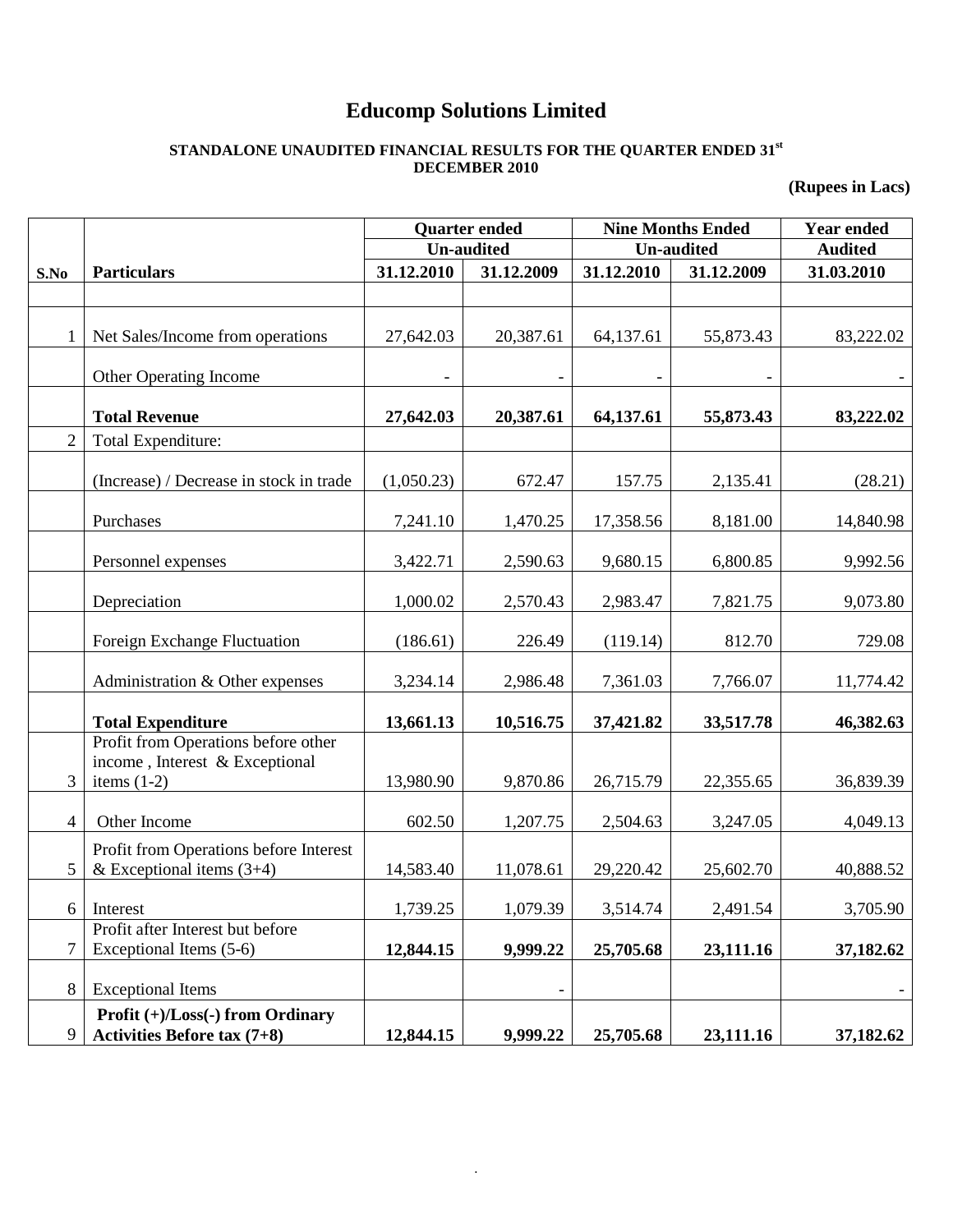| 10 | Tax Expense                                                                |            |            |            |            |            |
|----|----------------------------------------------------------------------------|------------|------------|------------|------------|------------|
|    | - Current tax                                                              | 2,560.53   | 4,844.75   | 5,125.15   | 10,031.62  | 19,386.51  |
|    | - MAT Credit Entitlement / Reversal                                        | (890.53)   |            | (2,495.44) |            |            |
|    | - Deferred tax                                                             | (28.82)    | (1,255.82) | (71.41)    | (1,998.27) | (4,390.43) |
|    | - Fringe benefit tax                                                       |            | (3.17)     |            | (3.17)     |            |
|    | Net Profit $(+)/$ Loss $(-)$ from                                          |            |            |            |            |            |
| 11 | <b>Ordinary Activities after tax (9-10)</b>                                | 11,202.97  | 6,413.46   | 23,147.38  | 15,080.98  | 22,186.54  |
|    | Extraordinary Item (net of tax                                             |            |            |            |            |            |
| 12 | expense)                                                                   |            |            |            |            |            |
| 13 | Net Profit $(+)/$ Loss $(-)$ for the period<br>$(11-12)$                   | 11,202.97  |            |            | 15,080.98  |            |
|    | Paid up Equity share capital (Face                                         |            | 6,413.46   | 23,147.38  |            | 22,186.54  |
| 14 | Value Rs.2/- each)                                                         | 1,910.79   | 1,898.40   | 1,910.79   | 1,898.40   | 1,900.29   |
|    | Reserve excluding revaluation                                              |            |            |            |            |            |
|    | reserves (As per Balance Sheet of                                          |            |            |            |            |            |
| 15 | previous accounting year)                                                  |            |            |            |            | 119,031.38 |
| 16 | Earning Per Share (EPS) (not to be<br>annualized)                          |            |            |            |            |            |
|    | (a) Basic                                                                  |            |            |            |            |            |
|    |                                                                            | 11.74      | 6.76       | 24.26      | 15.98      | 23.99      |
|    | (b) Diluted                                                                |            |            |            |            |            |
|    |                                                                            | 10.70      | 6.33       | 22.29      | 15.14      | 22.52      |
| 17 | <b>Public Shareholding:</b>                                                |            |            |            |            |            |
|    | . - Numbers of Shares (Nos.)                                               | 47,985,751 | 47,366,275 | 47,985,751 | 47,366,275 | 47,461,006 |
|    | . - Percentage of shareholding                                             | 50.23%     | 49.90%     | 50.23%     | 49.90%     | 49.95%     |
| 18 | Promoters and Promoter Group<br><b>Shareholding</b>                        |            |            |            |            |            |
|    | a) Pledged / Encumbered                                                    |            |            |            |            |            |
|    |                                                                            |            |            |            |            |            |
|    | Number of shares<br>Percentage of shares (as a % of the                    |            |            |            |            |            |
|    | total shareholding of promoter and                                         |            |            |            |            |            |
|    | promoter group)                                                            |            |            |            |            |            |
|    | Percentage of shares (as a % of the<br>total share capital of the company) |            |            |            |            |            |
|    | b) Non – encumbered                                                        |            |            |            |            |            |
|    |                                                                            |            |            |            |            |            |
|    | - Number of shares<br>-Percentage of shares (as a % of the                 | 47,553,645 | 47,553,645 | 47,553,645 | 47,553,645 | 47,553,645 |
|    | total shareholding of the Promoter                                         |            |            |            |            |            |
|    | and Promoter group)                                                        | 100%       | 100%       | 100%       | 100%       | 100%       |
|    |                                                                            |            |            |            |            |            |
|    | Percentage of shares (as a % of the<br>total share capital of the company) | 49.77%     | 50.10%     | 49.77%     | 50.10%     | 50.05%     |
|    |                                                                            |            |            |            |            |            |

.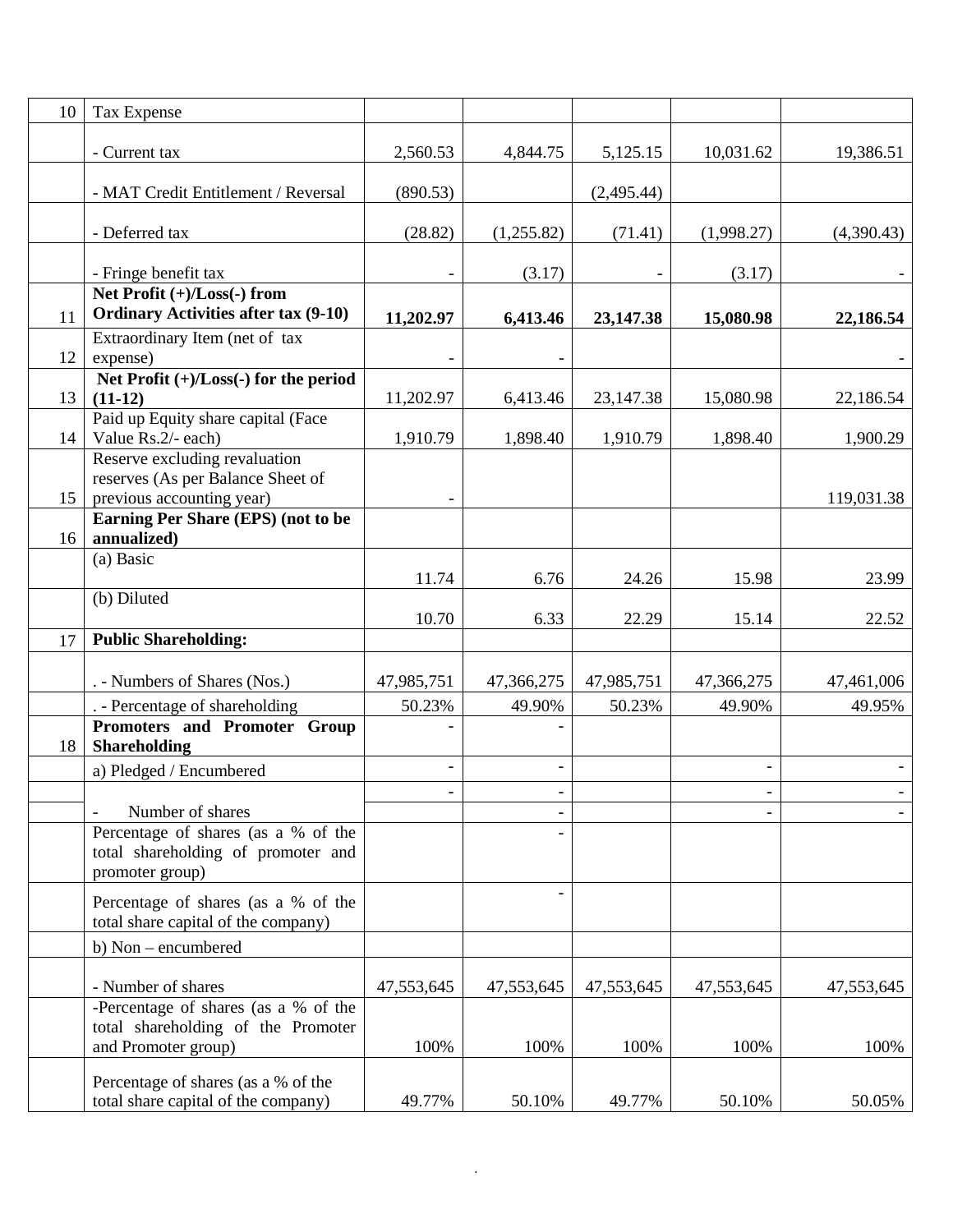## **Standalone Segment wise Revenue, Results and Capital Employed**

|                                                                      |                      |             |                          |                   | (Rupees in lacs) |
|----------------------------------------------------------------------|----------------------|-------------|--------------------------|-------------------|------------------|
|                                                                      |                      |             |                          |                   |                  |
|                                                                      | <b>Quarter ended</b> |             | <b>Nine Months ended</b> | <b>Year Ended</b> |                  |
|                                                                      | <b>Un-audited</b>    |             | <b>Un-audited</b>        | <b>Audited</b>    |                  |
| <b>Particulars</b>                                                   | 31.12.2010           | 31.12.2009  | 31.12.2010               | 31.12.2009        | 31.03.2010       |
| <b>Segment Revenue</b>                                               |                      |             |                          |                   |                  |
| <b>Higher Learning Solutions</b>                                     | 383.25               | 526.15      | 1,423.90                 | 1,585.27          | 1,997.49         |
| <b>School Learning Solutions</b>                                     | 27,191.62            | 19,599.12   | 62,318.21                | 53,488.77         | 80,293.51        |
| K-12 Schools                                                         | 27.74                | 259.16      | 197.67                   | 791.61            | 872.10           |
| Online Supplemental & Global                                         | 39.42                | 3.18        | 197.83                   | 7.78              | 58.92            |
| <b>Total Net Sales/Income from Operations</b>                        |                      |             |                          |                   |                  |
|                                                                      | 27,642.03            | 20,387.61   | 64,137.61                | 55,873.43         | 83,222.02        |
| Segment Results (Profit before Interest &<br>tax from each segments) |                      |             |                          |                   |                  |
| <b>Higher Learning Solutions</b>                                     | 98.76                | 170.41      | 547.59                   | 463.60            | 559.25           |
| <b>School Learning Solutions</b>                                     | 16,574.54            | 12,002.76   | 32,366.02                | 28,682.20         | 45,177.39        |
| K-12 Schools                                                         | 24.10                | 80.19       | 161.99                   | 18.79             | 62.02            |
| Online Supplemental & Global                                         | (165.28)             | (10.43)     | (402.23)                 | (14.32)           | (50.27)          |
|                                                                      | 16,532.12            | 12,242.93   | 32,673.37                | 29,150.27         | 45,748.39        |
|                                                                      |                      |             |                          |                   |                  |
| Less: Interest (Net)                                                 | 1,739.25             | 1,079.39    | 3,514.74                 | 2,491.54          | 3,705.90         |
| : Other un-allocable expenses                                        | 2,551.22             | 2,372.07    | 5,957.58                 | 6,794.62          | 8,909.00         |
| Un-allocable Income                                                  | 602.50               | 1,207.75    | 2,504.63                 | 3,247.05          | 4,049.13         |
| <b>Total Profit before Tax</b>                                       |                      |             |                          |                   |                  |
|                                                                      | 12,844.15            | 9,999.22    | 25,705.68                | 23,111.16         | 37,182.62        |
| <b>Capital Employed</b>                                              |                      |             |                          |                   |                  |
| (Segment Assets- Segment Liabilities)                                |                      |             |                          |                   |                  |
| <b>Higher Learning Solutions</b>                                     | (1,801.59)           | (1, 579.73) | (1,801.59)               | (1, 579.73)       | (2,018.50)       |
| <b>School Learning Solutions</b>                                     | 61,741.63            | 83,884.82   | 61,741.63                | 83,884.82         | 53,923.62        |
| K-12 Schools                                                         | 117.74               | 226.38      | 117.74                   | 226.38            | 199.99           |
| <b>Online Supplemental &amp; Global</b>                              |                      |             |                          |                   |                  |
|                                                                      | 765.06               | 503.32      | 765.06                   | 503.32            | 832.89           |
| <b>Total</b>                                                         | 60,822.84            | 83,034.79   | 60,822.84                | 83,034.79         | 52,938.00        |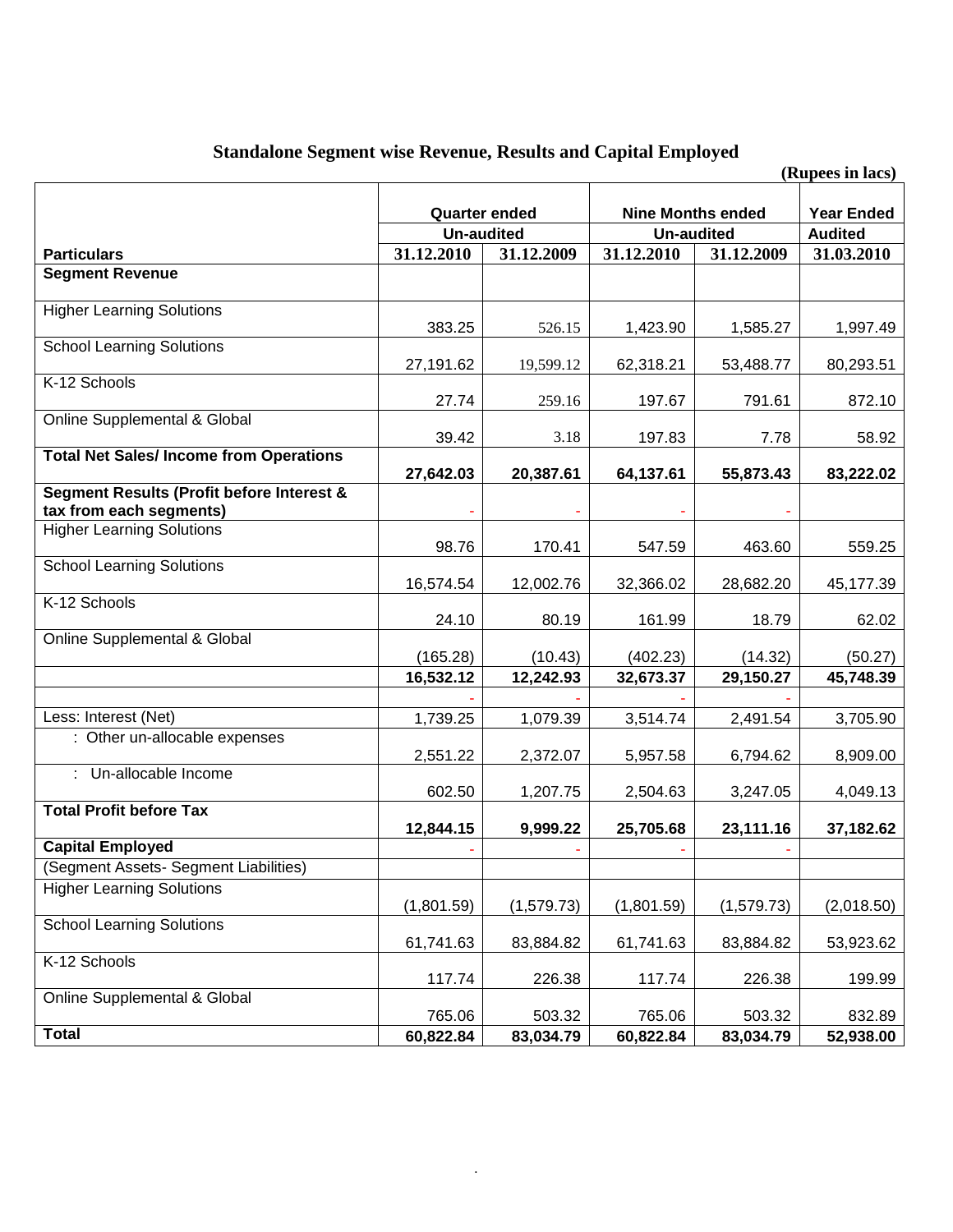#### **Notes to Un-audited Standalone Financial Results:**

- **1.** The Un-audited Standalone Financial Results for the quarter ended on  $31<sup>st</sup>$  December 2010 have been reviewed by the Audit Committee and approved by the Board of Directors at their meeting held on  $11<sup>th</sup>$  February 2011 and have been subjected to limited review by the Statutory auditors.
- **2.** During the quarter under review, Company has allotted 10,100 equity shares of face value of Rs. 2/- each pursuant to exercise of Stock options by eligible employees of the Company/ its subsidiaries under ESOP Scheme 2006, 2007 & 2008. Post  $31<sup>st</sup>$  December 2010 company has allotted 1500 equity shares of face value of Rs. 2/- each pursuant to exercise of Stock options by eligible employees of the Company/ its subsidiaries under ESOP Scheme 2006. Paid up capital of company as on date is Rs. **191,081,792**
- **3.** Status of Investor complaints received by the Company is as follows:

| <b>Particulars</b> |    | Pending as on   Received<br>October<br>2010 | during<br><b>Quarter</b> | <b>Disposed</b><br>the $\vert$ during<br><b>Ouarter</b> | Pending as on<br>the December $31,$<br>2010 |
|--------------------|----|---------------------------------------------|--------------------------|---------------------------------------------------------|---------------------------------------------|
| No<br>Complaints   | of |                                             |                          |                                                         |                                             |

- **4.** The Segment Report is prepared in accordance with the Accounting Standard-17 Segment Reporting" as notified in the Companies (Accounting Standards) Rules 2006.
- **5.** The Basic and Diluted Earning per Share has been calculated in accordance with the AS-20 "Earning per Share" as notified in the Companies (Accounting Standards) Rules 2006.
- **6.** Board in its meeting held on 11th February 2011 has approved proposed joint venture between Educomp Solutions Limited and Zeebo Inc.,USA in India to introduce a version of Zeebo's 3G-connected education and entertainment system specifically for the Indian market.
- **7.** Board is seeking approval of shareholders through postal ballot for following businesses:(a) Increase in investment limit in Educomp Infrastructure & School Management Limited, subsidiary of Company, from Rs. 1500 Crores to Rs. 2500 Crores (b) Transfer of Company's business under "Studyplaces.com" domain to Educomp Software Limited, Wholly owned subsidiary of the Company.

.

 **By order of the Board of Directors For Educomp Solutions Ltd**

**Place: Gurgaon Shantanu Prakash Date: February 11, 2011 Chairman & Managing Director**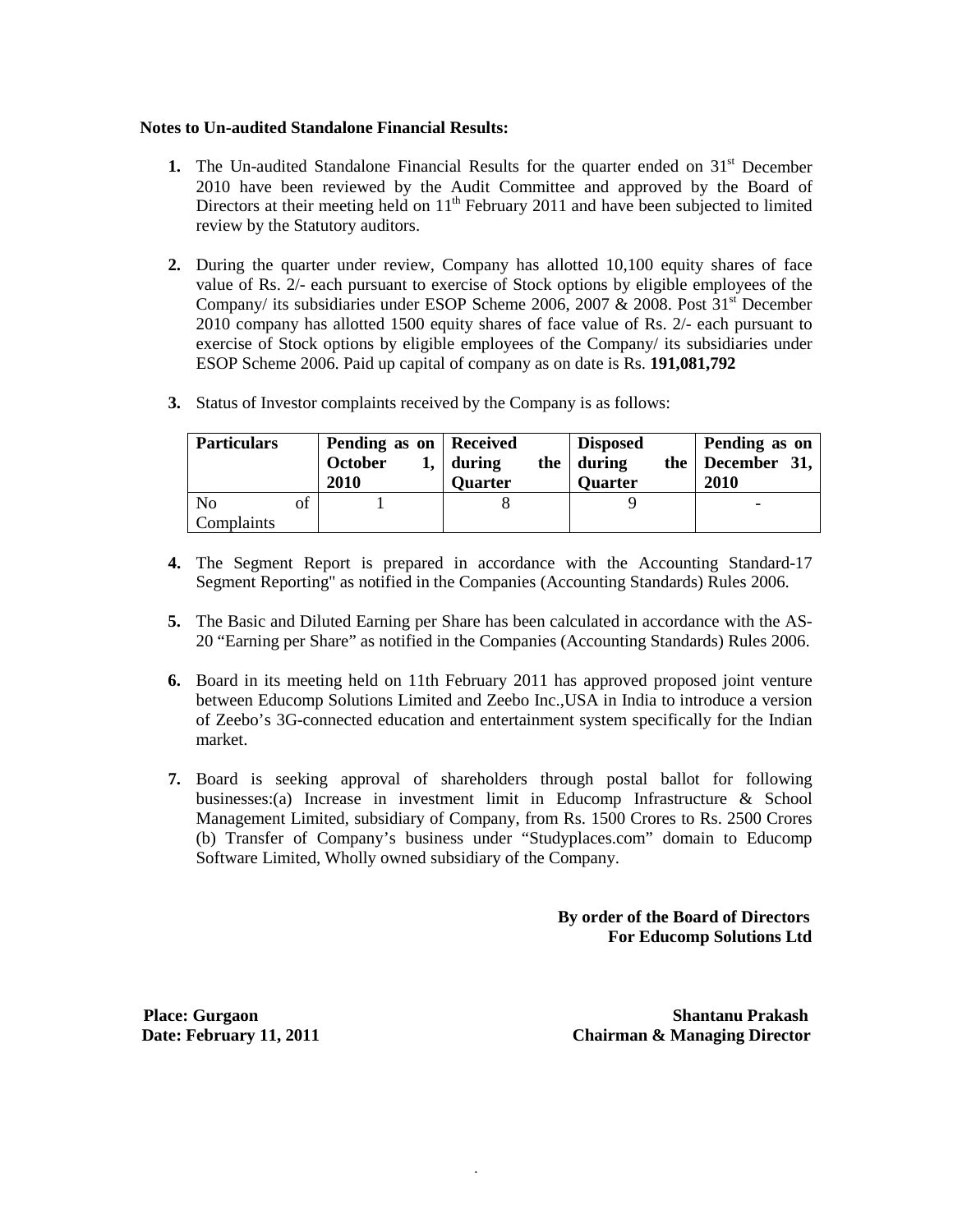### **CONSOLIDATED UNAUDITED FINANCIAL RESULTS FOR THE QUARTER ENDED 31ST DECEMBER 2010**

|                | (Rupees in lacs)                                                                       |                      |            |                          |                   |            |  |
|----------------|----------------------------------------------------------------------------------------|----------------------|------------|--------------------------|-------------------|------------|--|
|                |                                                                                        | <b>Quarter ended</b> |            | <b>Nine Months Ended</b> | <b>Year ended</b> |            |  |
|                |                                                                                        | <b>Un-audited</b>    |            | <b>Un-audited</b>        | <b>Audited</b>    |            |  |
| S.No           | <b>Particulars</b>                                                                     | 31.12.2010           | 31.12.2009 | 31.12.2010               | 31.12.2009        | 31.03.2010 |  |
|                |                                                                                        |                      |            |                          |                   |            |  |
| 1              | Net Sales/Income from operations                                                       | 35,751.89            | 26,009.60  | 86,218.69                | 70,744.77         | 103,949.00 |  |
|                | Other Operating Income                                                                 |                      |            |                          |                   |            |  |
|                | <b>Total Revenue</b>                                                                   | 35,751.89            | 26,009.60  | 86,218.69                | 70,744.77         | 103,949.00 |  |
| $\overline{2}$ | Total Expenditure:                                                                     |                      |            |                          |                   |            |  |
|                | (Increase) / Decrease in stock in trade                                                | (1,032.86)           | 367.64     | 258.51                   | 1,910.03          | (377.22)   |  |
|                | Purchases                                                                              | 8,017.18             | 2,114.92   | 19,288.85                | 9,641.24          | 16,412.03  |  |
|                | Personnel expenses                                                                     | 6,505.16             | 4,680.57   | 17,974.76                | 12,609.31         | 17,928.80  |  |
|                | Depreciation                                                                           | 2,008.09             | 3,377.77   | 6,066.88                 | 9,371.30          | 11,422.67  |  |
|                | Foreign Exchange Fluctuation                                                           | (185.39)             | 278.55     | (110.78)                 | 974.55            | 338.67     |  |
|                | Administration & Other expenses                                                        | 5,946.52             | 5,223.29   | 15,075.89                | 13,892.74         | 21,472.77  |  |
|                | <b>Total Expenditure</b>                                                               | 21,258.70            | 16,042.74  | 58,554.11                | 48,399.17         | 67,197.72  |  |
| 3              | Profit from Operations before other<br>income, Interest & Exceptional items<br>$(1-2)$ | 14,493.19            | 9,966.86   | 27,664.58                | 22,345.60         | 36,751.28  |  |
|                |                                                                                        |                      |            |                          |                   |            |  |
| $\overline{4}$ | Other Income                                                                           | 866.92               | 1,584.75   | 2,704.78                 | 11,606.92         | 12,552.53  |  |
| 5              | Profit from Operations before Interest<br>& Exceptional items $(3+4)$                  | 15,360.11            | 11,551.61  | 30,369.36                | 33,952.52         | 49,303.81  |  |
| 6              | Interest                                                                               | 2,788.48             | 1,387.50   | 6,518.54                 | 3,602.50          | 5,386.62   |  |
| 7              | Profit after Interest but before<br>Exceptional Items (5-6)                            | 12,571.63            | 10,164.11  | 23,850.82                | 30,350.02         | 43,917.19  |  |
| 8              | <b>Exceptional Items</b>                                                               |                      |            |                          |                   |            |  |
|                | Profit (+)/Loss(-) from Ordinary                                                       |                      |            |                          |                   |            |  |
| 9              | <b>Activities Before tax (7+8)</b>                                                     | 12,571.63            | 10,164.11  | 23,850.82                | 30,350.02         | 43,917.19  |  |
| 10             | <b>Tax Expense</b>                                                                     |                      |            |                          |                   |            |  |
|                | - Current tax                                                                          | 2,820.56             | 5,137.04   | 6,265.53                 | 10,497.81         | 20,096.14  |  |
|                | - MAT Credit Entitlement / Reversal                                                    | (961.59)             |            | (2,647.58)               | (100.66)          | (85.07)    |  |
|                | - Deferred tax                                                                         | 673.97               | (1,383.36) | 713.96                   | (1,694.72)        | (4,169.13) |  |
|                | - Fringe benefit tax                                                                   |                      | (3.17)     |                          | (3.17)            |            |  |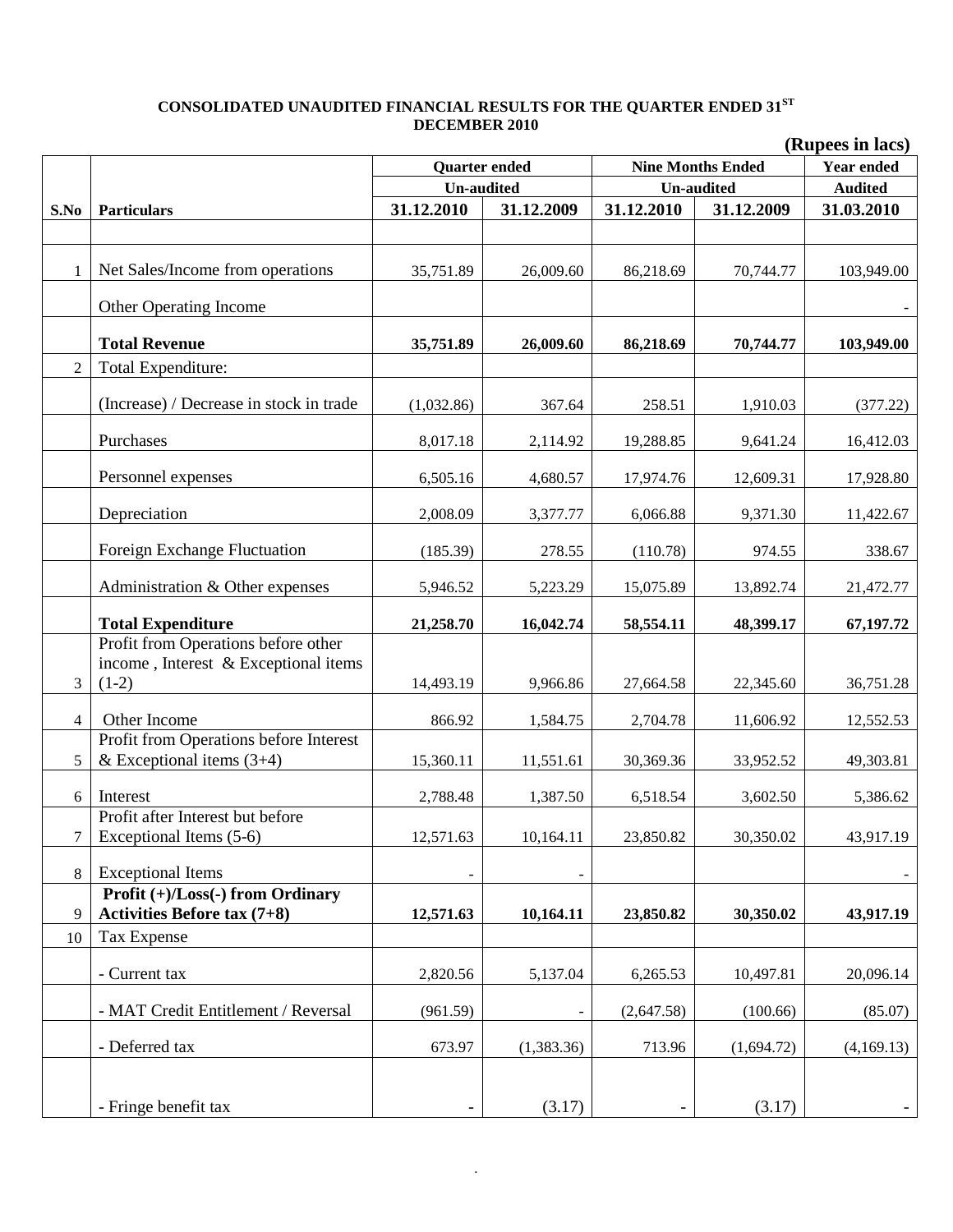|    | Net Profit (+)/Loss(-) from                                                                     |                          |            |            |            |            |
|----|-------------------------------------------------------------------------------------------------|--------------------------|------------|------------|------------|------------|
| 11 | <b>Ordinary Activities after tax (9-10)</b>                                                     | 10,038.69                | 6,413.60   | 19,518.91  | 21,650.76  | 28,075.25  |
|    | Extraordinary Item (net of tax                                                                  |                          |            |            |            |            |
| 12 | expense)                                                                                        | $\overline{\phantom{0}}$ |            |            |            |            |
|    | Net Profit $(+)/$ Loss $(-)$ for the period                                                     |                          |            |            |            |            |
| 13 | $(11-12)$<br>Less: Minority Share in Loss/(profit)                                              | 10,038.69                | 6,413.60   | 19,518.91  | 21,650.76  | 28,075.25  |
| 14 |                                                                                                 | 301.69                   | 303.19     | 398.68     | 565.70     | 575.16     |
| 15 | Less: Pre-Acquisition Loss/(profits)                                                            | 16.60                    | (8.99)     | (146.01)   | (8.99)     | (86.88)    |
| 16 | <b>Share of Loss of Associates</b>                                                              | 49.80                    |            | 165.12     |            | 0.68       |
| 17 | <b>Net Profit after Minority Interest</b>                                                       | 9,670.60                 | 6,119.40   | 19,101.12  | 21,094.05  | 27,586.29  |
| 18 | Paid up Equity share capital (Face<br>Value Rs.2/- each)                                        | 1,910.79                 | 1,898.40   | 1,910.79   | 1,898.40   | 1,900.29   |
| 19 | Reserve excluding revaluation<br>reserves (As per Balance Sheet of<br>previous accounting year) |                          |            |            |            | 161,378.36 |
|    | Earning Per Share (EPS) (not to be                                                              |                          |            |            |            |            |
| 20 | annualized)                                                                                     |                          |            |            |            |            |
|    | (a) Basic                                                                                       | 10.13                    | 6.48       | 20.02      | 22.35      | 29.83      |
|    | (b) Diluted                                                                                     | 9.23                     | 6.08       | 18.39      | 20.98      | 27.88      |
| 21 | <b>Public Shareholding:</b>                                                                     |                          |            |            |            |            |
|    | . - Numbers of Shares (Nos.)                                                                    | 47,985,751.00            | 47,366,275 | 47,985,751 | 47,366,275 | 47,461,006 |
|    | . - Percentage of shareholding                                                                  | 50.23%                   | 49.90%     | 50.23%     | 49.90%     | 49.95%     |
| 22 | <b>Promoters and Promoter Group</b><br><b>Shareholding</b>                                      |                          |            |            |            |            |
|    | a) Pledged / Encumbered                                                                         |                          |            |            |            |            |
|    |                                                                                                 |                          |            |            |            |            |
|    | Number of shares<br>$\overline{\phantom{a}}$                                                    |                          |            |            |            |            |
|    | Percentage of shares (as a % of the<br>total shareholding of promoter and<br>promoter group)    |                          |            |            |            |            |
|    | Percentage of shares (as a % of the<br>total share capital of the company)                      |                          |            |            |            |            |
|    | b) Non – encumbered                                                                             |                          |            |            |            |            |
|    | - Number of shares                                                                              | 47,553,645.00            | 47,553,645 | 47,553,645 | 47,553,645 | 47,553,645 |
|    | -Percentage of shares (as a % of<br>the total<br>shareholding of the                            |                          |            |            |            |            |
|    | Promoter and Promoter group)                                                                    | 100%                     | 100%       | 100%       | 100%       | 100%       |
|    | Percentage of shares (as a % of the<br>total share capital of the company)                      | 49.77%                   | 50.10%     | 49.77%     | 50.10%     | 50.05%     |
|    |                                                                                                 |                          |            |            |            |            |

.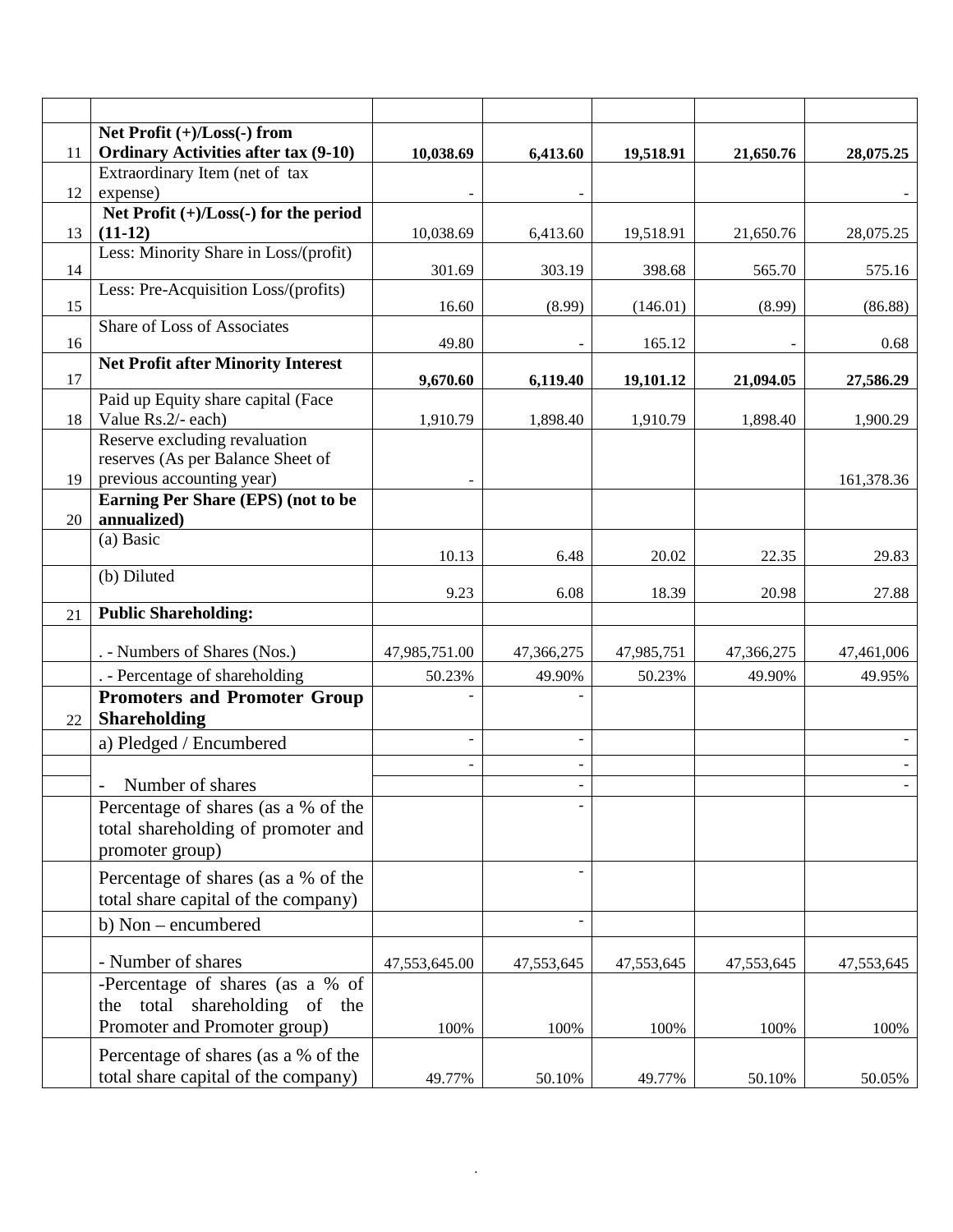## **Consolidated Segment wise Revenue, Results and Capital Employed**

|                                                                                 |                                           |            |                                               |                                     | (Rupees in lacs) |
|---------------------------------------------------------------------------------|-------------------------------------------|------------|-----------------------------------------------|-------------------------------------|------------------|
|                                                                                 | <b>Quarter ended</b><br><b>Un-audited</b> |            | <b>Nine Months ended</b><br><b>Un-audited</b> | <b>Year Ended</b><br><b>Audited</b> |                  |
| <b>Particulars</b>                                                              | 31.12.2010                                | 31.12.2009 | 31.12.2010                                    | 31.12.2009                          | 31.03.2010       |
| <b>Segment Revenue</b>                                                          |                                           |            |                                               |                                     |                  |
| <b>Higher Learning Solutions</b>                                                |                                           |            |                                               |                                     |                  |
|                                                                                 | 1,459.94                                  | 781.14     | 3,726.10                                      | 2,073.37                            | 2,645.34         |
| <b>School Learning Solutions</b>                                                | 27,944.36                                 | 19,867.46  | 63,084.89                                     | 53,757.11                           | 80,676.43        |
| K-12 Schools                                                                    |                                           |            |                                               |                                     |                  |
|                                                                                 | 3,036.55                                  | 2,506.78   | 9,298.44                                      | 6,814.36                            | 9,971.21         |
| Online Supplemental & Global                                                    |                                           |            |                                               |                                     |                  |
| <b>Total Net Sales/Income from Operations</b>                                   | 3,311.04                                  | 2,854.22   | 10,109.26                                     | 8,099.93                            | 10,656.02        |
|                                                                                 | 35,751.89                                 | 26,009.60  | 86,218.69                                     | 70,744.77                           | 103,949.00       |
| <b>Segment Results (Profit before Interest &amp;</b><br>tax from each segments) |                                           |            |                                               |                                     |                  |
| <b>Higher Learning Solutions</b>                                                |                                           |            |                                               |                                     |                  |
|                                                                                 | (604.35)                                  | (411.90)   | (1,691.95)                                    | (679.83)                            | (1, 110.86)      |
| <b>School Learning Solutions</b>                                                | 17,090.65                                 | 12,163.68  | 32,574.77                                     | 28,572.34                           | 45,025.44        |
| K-12 Schools                                                                    |                                           |            |                                               |                                     |                  |
|                                                                                 | 1,065.49                                  | 1,031.46   | 3,522.43                                      | 2,423.69                            | 3,221.07         |
| Online Supplemental & Global                                                    | (443.71)                                  | (471.86)   | (762.07)                                      | (1,267.31)                          | (1,566.02)       |
|                                                                                 | 17,108.08                                 | 12,311.38  | 33,643.18                                     | 29,048.89                           | 45,569.63        |
|                                                                                 |                                           |            |                                               |                                     |                  |
| Less: Interest (Net)                                                            | 2,788.48                                  | 1,387.50   | 6,518.54                                      | 3,602.50                            | 5,386.62         |
| : Other un-allocable expenses                                                   |                                           |            |                                               |                                     |                  |
|                                                                                 | 2,614.89                                  | 2,344.52   | 5,978.60                                      | 6,703.30                            | 8,818.35         |
| Un-allocable Income                                                             |                                           |            |                                               |                                     |                  |
|                                                                                 | 866.92                                    | 1,584.75   | 2,704.78                                      | 11,606.93                           | 12,552.53        |
| <b>Total Profit before Tax</b>                                                  | 12,571.63                                 | 10,164.11  | 23,850.82                                     | 30,350.02                           | 43,917.19        |
| <b>Capital Employed</b>                                                         |                                           |            |                                               |                                     |                  |
| (Segment Assets- Segment Liabilities)                                           |                                           |            |                                               |                                     |                  |
| <b>Higher Learning Solutions</b>                                                | 19,990.44                                 | 3,931.00   | 19,990.44                                     | 3,931.00                            | 4,578.01         |
| <b>School Learning Solutions</b>                                                | 63,269.20                                 | 84,331.91  | 63,269.20                                     | 84,331.91                           | 54,868.25        |
| K-12 Schools                                                                    | 155,705.66                                | 73,942.57  | 155,705.66                                    | 73,942.57                           | 113,139.74       |
| <b>Online Supplemental &amp; Global</b>                                         | 18,653.63                                 | 14,022.91  | 18,653.63                                     | 14,022.91                           | 17,552.81        |
| <b>Total</b>                                                                    | 257,618.93                                | 176,228.39 | 257,618.93                                    | 176,228.39                          | 190,138.81       |